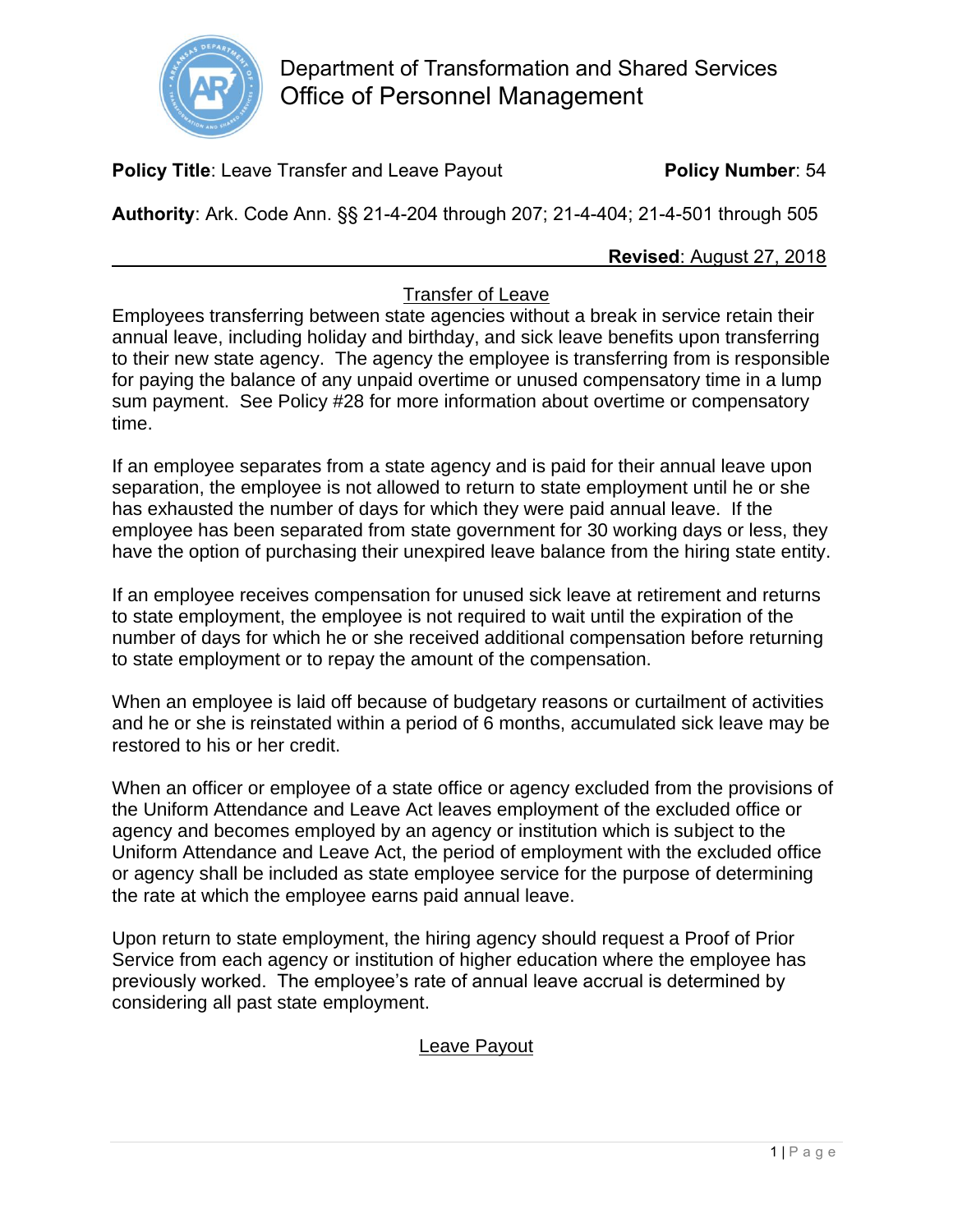

**Policy Title:** Leave Transfer and Leave Payout **Policy Number**: 54

**Authority**: Ark. Code Ann. §§ 21-4-204 through 207; 21-4-404; 21-4-501 through 505

#### **Revised**: August 27, 2018

When an employee separates employment from a state agency (whether by termination, resignation, death, retirement, or other way), the accrued, unused leave to his or her credit may be paid out as a lump sum according to the following:

Termination/Resignation

# **Annual leave**

For a regular state employee, a maximum of 30 working days or 240 hours, including holidays and birthdays, is paid out. For a fire and emergency service employee of the State Military Department, a maximum of 45 working days or 360 hours, including holidays and birthdays.

### **Sick leave**

No sick leave is paid out.

#### Death

A voucher is prepared and payable to either the deceased's estate or designated beneficiary. No payment is made until it has been determined that the deceased employee was not indebted to the state.

### **Annual leave**

A maximum of 480 hours or 60 working days, including holidays and birthdays.

### **Sick leave**

An employee or beneficiary cannot receive an amount that exceeds \$7,500. The amount of sick leave paid out is calculated as follows:

- 1. If the employee has accumulated at least 50 days but fewer than 60 days of sick leave, the employee shall receive an amount equal to 50% of the number of accrued sick leave days rounded to the nearest day multiplied by 50% of the employee's daily salary;
- 2. If the employee has accumulated at least 60 days but fewer than 70 days of sick leave, the employee shall receive an amount equal to 60% of the number of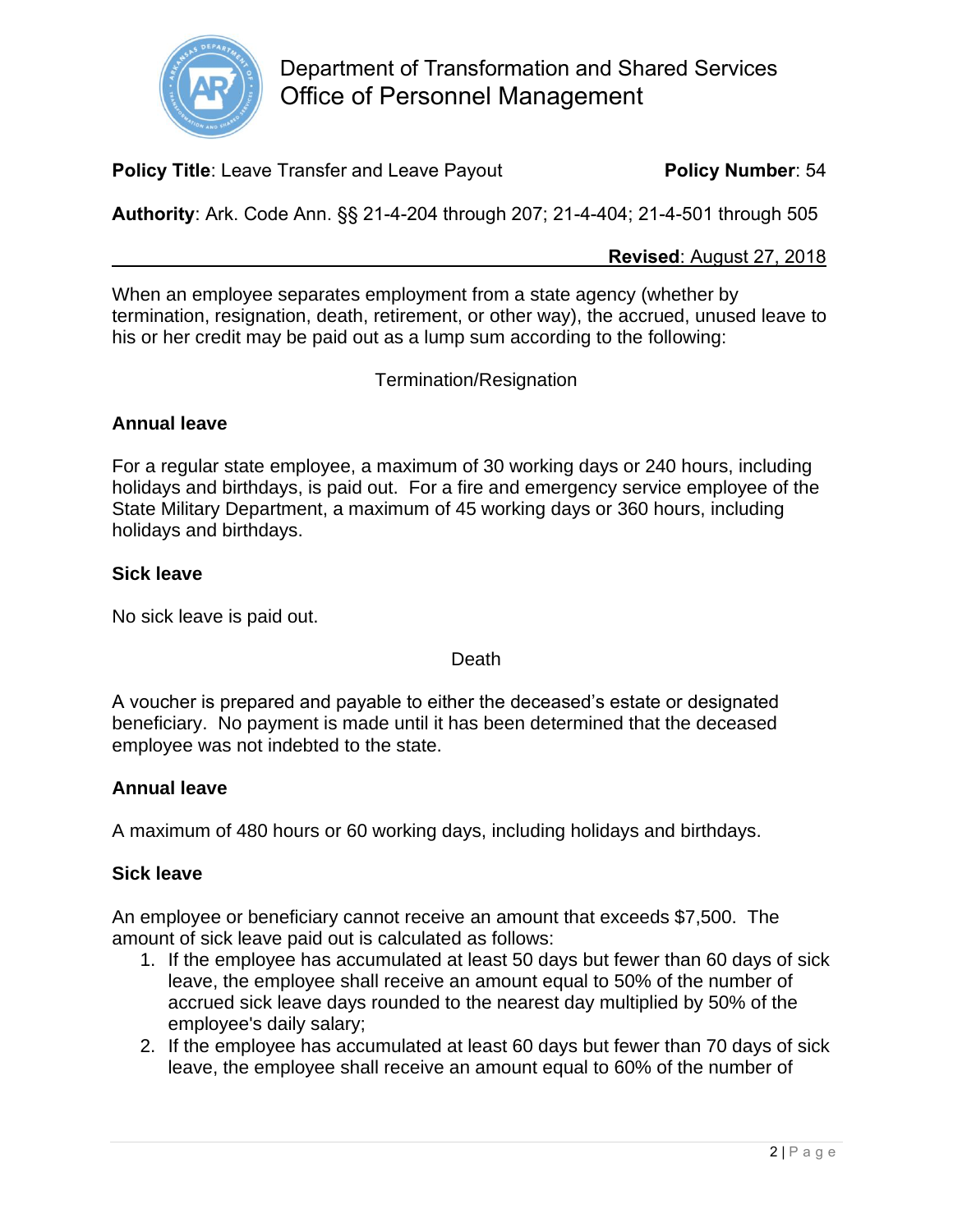

**Policy Title:** Leave Transfer and Leave Payout **Policy Number**: 54

**Authority**: Ark. Code Ann. §§ 21-4-204 through 207; 21-4-404; 21-4-501 through 505

### **Revised**: August 27, 2018

accrued sick leave days rounded to the nearest day multiplied by 60% of the employee's daily salary;

- 3. If the employee has accumulated at least 70 days but fewer than 80 days of sick leave, the employee shall receive an amount equal to 70% of the number of accrued sick days rounded to the nearest day multiplied by 70% of the employee's daily salary; and
- 4. If the employee has accumulated at least 80 or more days of sick leave, the employee shall receive an amount equal to 80% of the number of accrued sick leave days rounded to the nearest day multiplied by 80% of the employee's daily salary.

The daily salary is determined by dividing the annual salary by 260.

Paid sick leave taken under the Family and Medical Leave Act of 1993 will be added to the employee's final sick leave balance for the purpose of qualifying for the incentive payout; however, the amount paid out is based on the unused sick leave balance at the time of death.

### Retirement

### **Annual leave**

For a regular state employee, a maximum of 240 hours or 30 working days, including holidays and birthdays. For a fire and emergency service employee of the State Military Department, a maximum of 360 hours or 45 working days, including holidays and birthdays.

### **Sick leave**

An employee or beneficiary cannot receive an amount that exceeds \$7,500. The amount of sick leave paid out is calculated as follows:

- 1. If the employee has accumulated at least 50 days but fewer than 60 days of sick leave, the employee shall receive an amount equal to 50% of the number of accrued sick leave days rounded to the nearest day multiplied by 50% of the employee's daily salary;
- 2. If the employee has accumulated at least 60 days but fewer than 70 days of sick leave, the employee shall receive an amount equal to 60% of the number of